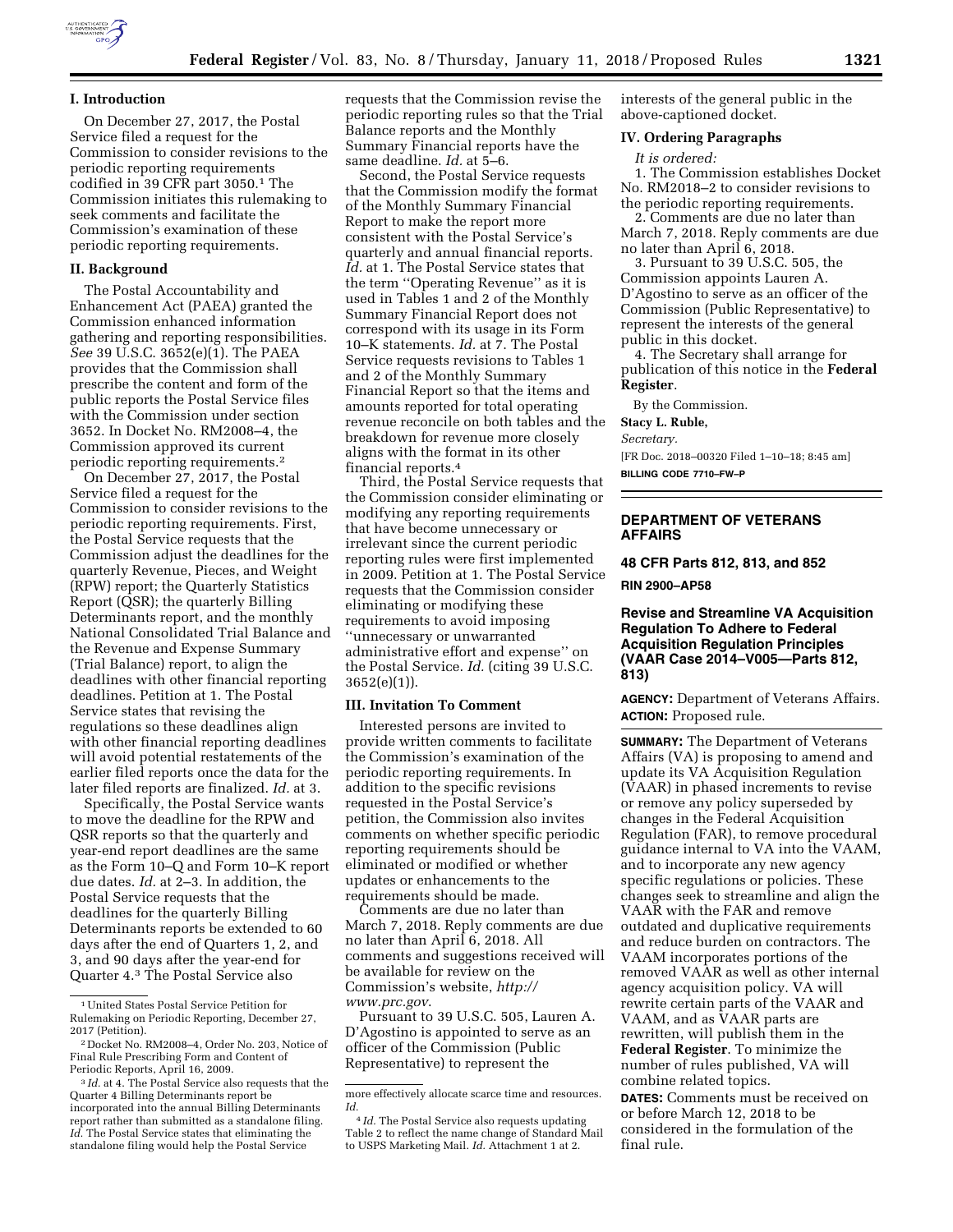**ADDRESSES:** Written comments may be submitted through

*[www.Regulations.gov;](http://www.Regulations.gov)* by mail or handdelivery to Director, Regulation Policy and Management (00REG), Department of Veterans Affairs, 810 Vermont Avenue NW, Room 1063B, Washington, DC 20420; or by fax to (202) 273–9026. Comments should indicate that they are submitted in response to ''RIN 2900– AP58—Revise and Streamline VA Acquisition Regulation to Adhere to Federal Acquisition Regulation Principles (VAAR Case 2014–V005— Parts 812, 813)." Copies of comments received will be available for public inspection in the Office of Regulation Policy and Management, Room 1063B, between the hours of 8:00 a.m. and 4:30 p.m., Monday through Friday (except holidays). Please call (202) 461–4902 for an appointment. This is not a toll-free number. In addition, during the comment period, comments may be viewed online through the Federal Docket Management System (FDMS) at *[www.Regulations.gov](http://www.Regulations.gov)*.

**FOR FURTHER INFORMATION CONTACT:** Mr. Ricky Clark, Senior Procurement Analyst, Procurement Policy and Warrant Management Services, 003A2A, 425 I Street NW, Washington DC 20001, (202) 632–5276. This is not a toll-free telephone number.

# **SUPPLEMENTARY INFORMATION:**

## **Background**

This action is being taken under the authority of the Office of Federal Procurement Policy (OFPP) Act which provides the authority for an agency head to issue agency acquisition regulations that implement or supplement the FAR. This authority ensures that Government procurements are handled fairly and consistently, that the Government receives overall best value, and that the Government and contractors both operate under a known set of rules.

The proposed rule would update the VAAR to current FAR titles, requirements, and definitions; it would correct inconsistencies and removes redundancies and duplicate material already covered by the FAR; it would also delete outdated material or information and appropriately renumber VAAR text, clauses, and provisions where required to comport with FAR format, numbering and arrangement. All amendments, revisions, and removals have been reviewed and concurred with by an Integrated Product Team of agency stakeholders.

The VAAR uses the regulatory structure and arrangement of the FAR and headings and subject areas are

broken up consistent with the FAR content. The VAAR is divided into subchapters, parts (each of which covers a separate aspect of acquisition), subparts, sections, and subsections.

The Office of Federal Procurement Policy Act, as codified in 41 U.S.C. 1707, provides the authority for the Federal Acquisition Regulation and for the issuance of agency acquisition regulations consistent with the FAR.

When Federal agencies acquire supplies and services using appropriated funds, the purchase is governed by the FAR, set forth at Title 48 Code of Federal Regulations (CFR), chapter 1, parts 1 through 53, and the agency regulations that implement and supplement the FAR. The VAAR is set forth at Title 48 CFR, chapter 8, parts 801 to 873.

VA is proposing to revise the VAAR to add new policy or regulatory requirements and to remove any guidance that is applicable only to VA's internal operating processes or procedures. Codified acquisition regulations may be amended and revised only through rulemaking.

### **Discussion and Analysis**

The VA proposes to make the following changes to the VAAR in this phase of its revision and streamlining initiative. For procedural guidance cited below that is proposed to be deleted from the VAAR, each section cited for removal has been considered for inclusion in VA's internal agency operating procedures in accordance with FAR 1.301(a)(2). Similarly, delegations of authority that are removed from the VAAR will be included in the VA Acquisition Manual (VAAM) as internal agency guidance.

### **VAAR Part 812—Acquisition of Commercial Items**

In VAAR part 812, we propose to replace the 38 U.S.C. 501 citation with 41 U.S.C. 1702 which addresses the acquisition planning and management responsibilities of VA's Chief Acquisition Officer, and add the citation for 38 U.S.C. 8127–8128 which addresses small business concerns owned and controlled by Veterans.

In subpart 812.1, Acquisition of Commercial Items—General, we propose to delete 812.102, Applicability, as unnecessary duplication of language in the FAR.

We propose to add 812.102–70, Applicability of Veterans preferences, to state that the preferences in subpart 819.70 apply to part 812.

We propose to revise 812.301, Solicitation provisions and contract clauses for the acquisition of

commercial items, to delete the existing text and replace paragraph (f) with new text prescribing insertion into solicitations and contracts for commercial acquisitions the provision 852.212–70, Provisions Applicable to VA Acquisition of Commercial Items, and the clause 852.212–71, Contract Terms and Conditions Applicable to VA Acquisition of Commercial Items, which will list all VAAR provisions and clauses from other parts that are available for use in commercial acquisitions. We propose to allow a contracting officer to indicate with a checkmark the specific provisions and clauses that apply to the acquisition. We propose to add a new provision 852.212–72, Gray Market Items, to require vendors of medical equipment to be an Original Equipment Manufacturer (OEM), authorized dealer, authorized distributor or authorized reseller of such equipment.

We propose to revise the list of provisions and clauses and to incorporate them into the new provision and clause being prescribed. The following provisions and clauses are not included in revised section 812.301(f) and further action on them will be addressed in future proposed rules—

852.203–71, Display of Department of Veterans Affairs Hotline Poster.

852.207–70, Report of Employment Under Commercial Activities.

852.211–71, Special Notice.

852.211–72, Technical Industry Standards.

- 852.211–73, Brand Name or Equal.
- 852.211–74, Liquidated Damages.
- 852.211–75, Product Specifications.
- 852.214–70, Caution to Bidders—Bid
- Envelopes.

852.216–70, Estimated Quantities. We propose to add the following provisions and clauses to those available for use in commercial acquisitions based on their potential applicability for commercial item purchases—

852.215–70, Service-Disabled Veteran-Owned and Veteran-Owned Small Business Evaluation Factors.

852.215–71, Evaluation Factor Commitments.

852.219–9, VA Small Business Subcontracting Plan Minimum Requirements.

852.219–10, VA Notice of Total Service-Disabled Veteran-Owned Small Business Set-Aside.

852.219–11, VA Notice of Total Veteran-Owned Small Business Set-Aside.

852.222–70, Contract Work Hours and Safety Standards Act—Nursing Home Care Contract Supplement.

852.232–72, Electronic Submission of Payment Requests.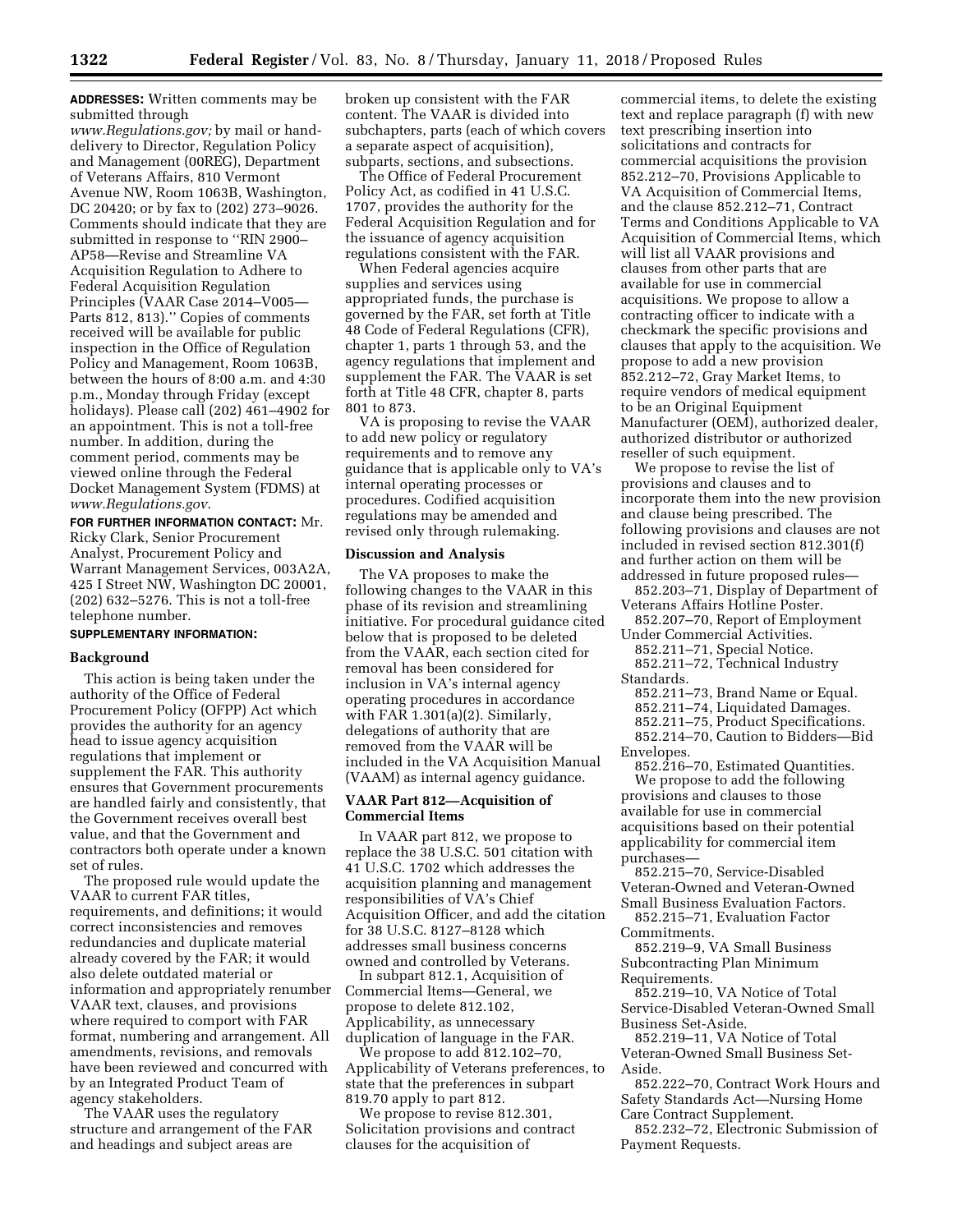852.246–73, Noncompliance with Packaging, Packing, and/or Marking Requirements.

852.247–70, Determining Transportation Costs for Bid Evaluation.

We propose to remove 812.302, Tailoring of provisions and clauses for the acquisition of commercial items, in its entirety since it deals with internal procedures for obtaining a waiver to allow tailoring of provisions and clauses to be inconsistent with customary commercial practice.

### **VAAR Part 813—Simplified Acquisition Procedures**

In VAAR part 813, we propose to add the citation for 41 U.S.C. 1702 which addresses the acquisition planning and management responsibilities of VA's Chief Acquisition Officer.

We propose to add 813.003–70, Policy, which would explain that the Veterans First Contracting Program has broad applicability in contracts using Simplified Acquisition Procedures, and 813.102, Source list, to require that contracting officers use the Vendor Information Pages (VIP) database to verify Service-Disabled Veteran-Owned Small Business and Veteran-Owned Small Business status.

We propose to remove 813.106, Soliciting competition, evaluation of quotations or offers, award and documentation, since paragraph (a) addresses internal procedures and paragraph (b) contains material that is adequately addressed in FAR. We will retain the title since 813.106–70 is being added.

We propose to remove 813.106–3, Award and documentation, since it is material adequately addressed in FAR.

We propose to remove 813.106–70, Oral purchase orders, because the FAR contains no authority to issue oral purchase orders.

We propose to add 813.106–70, Soliciting competition, evaluation of quotations or offers, award and documentation—the Veterans First Contracting Program, which emphasizes that contracting officers can use other than competitive procedures under specified circumstances when awarding to Service-Disabled Veteran-Owned Businesses (SDVOSBs) or Veteran-Owned Small Businesses (VOSBs).

We propose to revise 813.202, Purchase guidelines, to renumber it as 813.203 to correspond to the FAR coverage; to delete the words ''open market'' as unnecessary; and to spell out Service-Disabled Veteran-Owned Small Businesses and Veteran-Owned Small Businesses the first times the acronyms are used.

We propose to remove 813.302, Purchase orders and 813.302–5, Clauses, because they incorrectly prescribe a clause in part 837.

We propose to add 813.305–70, VA's imprest funds and third party drafts policy, to state that the Governmentwide commercial purchase card and/or convenience checks shall be used in lieu of imprest funds and third party drafts.

We propose to remove 813.307, Forms, and include it in VA's internal procedural guidance.

## **VAAR Part 852—Solicitation Provisions and Contract Clauses**

In VAAR part 852, we propose to replace the 38 U.S.C. 501 citation with 41 U.S.C. 1702 which addresses the acquisition planning and management responsibilities of VA's Chief Acquisition Officer.

In subpart 852.2, we propose to add the provision 852.212–70, Provisions Applicable to VA Acquisition of Commercial Items, to permit the contracting officer to check those that will be applicable to the individual commercial buy.

In subpart 852.2, we propose to add the provision 852.212–71, Contract Terms and Conditions Applicable to VA Acquisition of Commercial Items, to permit the contracting officer to check those that will be applicable to the individual commercial buy.

In subpart 852.2, we propose to add the provision 852.212–72, Gray Market Items, to ensure that new medical equipment for VA Medical Centers is purchased from authorized distributors and that all software licensing, warranty and service associated with the equipment/system shall be in accordance with the Original Equipment Manufacturer's terms and conditions.

### **Effect of Rulemaking**

Title 48, Federal Acquisition Regulations System, Chapter 8, Department of Veterans Affairs, of the Code of Federal Regulations, as proposed to be revised by this rulemaking, would represent VA's implementation of its legal authority and publication of the Department of Veterans Affairs Acquisition Regulation (VAAR) for the cited applicable parts. Other than future amendments to this rule or governing statutes for the cited applicable parts, or as otherwise authorized by approved deviations or waivers in accordance with Federal Acquisition Regulation (FAR) subpart 1.4, Deviations from the FAR, and as implemented by VAAR subpart 801.4, Deviations from the FAR or VAAR, no contrary guidance or procedures would

be authorized. All existing or subsequent VA guidance would be read to conform with the rulemaking if possible or, if not possible, such guidance would be superseded by this rulemaking as pertains to the cited applicable VAAR parts.

### **Executive Orders 12866, 13563 and 13771**

Executive Orders (E.O.s) 12866 and 13563 direct agencies to assess all costs and benefits of available regulatory alternatives and, if regulation is necessary, to select regulatory approaches that maximize net benefits (including potential economic, environmental, public health and safety effects, distributive impacts, and equity). E.O. 13563 emphasizes the importance of quantifying both costs and benefits of reducing costs, of harmonizing rules, and of promoting flexibility. E.O. 12866, Regulatory Planning and Review, defines ''significant regulatory action'' to mean any regulatory action that is likely to result in a rule that may: ''(1) Have an annual effect on the economy of \$100 million or more or adversely affect in a material way the economy, a sector of the economy, productivity, competition, jobs, the environment, public health or safety, or State, local, or tribal governments or communities; (2) Create a serious inconsistency or otherwise interfere with an action taken or planned by another agency; (3) Materially alter the budgetary impact of entitlements, grants, user fees, or loan programs or the rights and obligations of recipients thereof; or (4) Raise novel legal or policy issues arising out of legal mandates, the President's priorities, or the principles set forth in this Executive order.''

VA has examined the economic, interagency, budgetary, legal, and policy implications of this regulatory action, and it has been determined to be a significant regulatory action under E.O. 12866, because it raises novel legal or policy issues arising out of legal mandates, the President's priorities, or the principles set forth in this Executive Order. VA's impact analysis can be found as a supporting document at *[http://www.regulations.gov,](http://www.regulations.gov)* usually within 48 hours after the rulemaking document is published. Additionally, a copy of the rulemaking and its impact analysis are available on VA's website at *<http://www.va.gov/orpm>* by following the link for VA Regulations Published from FY 2004 Through Fiscal Year to Date. This proposed rule is not expected to be subject to the requirements of E.O. 13771 because this proposed rule is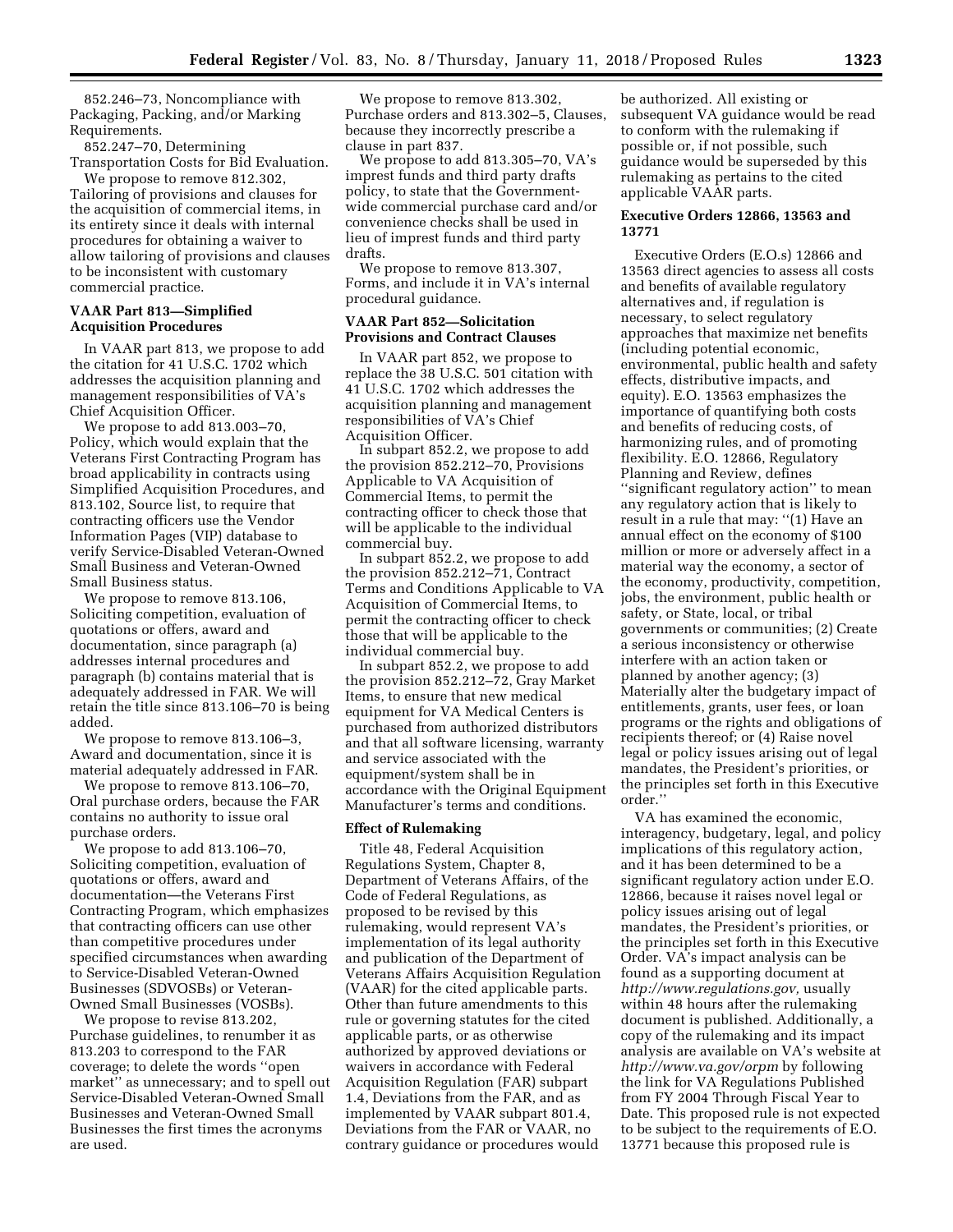expected to result in no more than *de minimis* costs.

## **Paperwork Reduction Act**

Although this action contains provisions constituting collections of information at 48 CFR 813, under the provisions of the Paperwork Reduction Act of 1995 (44 U.S.C. 3501–3521), no new or proposed revised collections of information are associated with this proposed rule. The information collection requirements for 48 CFR 813 are currently approved by the Office of Management and Budget (OMB) and have been assigned OMB control number 2900–0393.

#### **Regulatory Flexibility Act**

This proposed rule would not have a significant economic impact on a substantial number of small entities as they are defined in the Regulatory Flexibility Act, 5 U.S.C. 601–612. This proposed rule would generally be small business neutral. The overall impact of the proposed rule would be of benefit to small businesses owned by Veterans or service-disabled Veterans as the VAAR is being updated to remove extraneous procedural information that applies only to VA's internal operating procedures. VA estimates no cost impact to individual business would result from these rule updates. On this basis, the adoption of this proposed rule would not have a significant economic impact on a substantial number of small entities as they are defined in the Regulatory Flexibility Act, 5 U.S.C. 601– 612. Therefore, under 5 U.S.C. 605(b), this regulatory action is exempt from the initial and final regulatory flexibility analysis requirements of sections 603 and 604.

## **Unfunded Mandates**

The Unfunded Mandates Reform Act of 1995 requires, at 2 U.S.C. 1532, that agencies prepare an assessment of anticipated costs and benefits before issuing any rule that may result in the expenditure by State, local, and tribal Governments, in the aggregate, or by the private sector, of \$100 million or more (adjusted annually for inflation) in any one year. This proposed rule would have no such effect on State, local, and tribal Governments or on the private sector.

## **List of Subjects**

*48 CFR Part 812 and 813* 

Government procurement.

#### *48 CFR Part 852*

Government procurement, Reporting and recordkeeping requirements.

## *Signing Authority*

The Secretary of Veterans Affairs, or designee, approved this document and authorized the undersigned to sign and submit the document to the Office of the Federal Register for publication electronically as an official document of the Department of Veterans Affairs. Gina S. Farrisee, Deputy Chief of Staff, Department of Veterans Affairs approved this document on April 21, 2017, for publication.

Dated: January 3, 2018.

## **Michael Shores,**

*Director, Regulation Policy & Management, Office of the Secretary, Department of Veterans Affairs.* 

For the reasons set out in the preamble, VA proposes to amend 48 CFR parts 812, 813, and 852 as follows:

## **PART 812—ACQUISITION OF COMMERCIAL ITEMS**

■ 1. The authority citation for part 812 is revised to read as follows:

**Authority:** 38 U.S.C. 8127–8128; 40 U.S.C. 121(c); 41 U.S.C. 1702 and 48 CFR 1.301– 1.304.

### **Subpart 812.1—Acquisition of Commercial Items—General**

■ 2. Section 812.102 is removed. ■ 3. Section 812.102–70 is added to

subpart 812.1 to read as follows:

### **812.102–70 Applicability of veterans preferences.**

Based on the authority under 38 U.S.C. 8127 and 8128, the Veterans First Contracting Program in subpart 819.70 applies to VA contracts under this part, and the provisions and clauses prescribed reflect agency unique statutes applicable to the acquisition of commercial items.

## **Subpart 812.3—Solicitation Provisions and Contract Clauses for the Acquisition of Commercial Items**

■ 4. In § 812.301:

■ a. Remove paragraphs (a)–(e).

■ b. Revise paragraph (f) to read as follows:

### **812.301 Solicitation provisions and contract clauses for the acquisition of commercial items.**

(f)(1) Contracting officers shall insert the provision 852.212–70, Provisions Applicable to VA Acquisition of Commercial Items, in all solicitations for commercial acquisitions and check only those provisions that apply to the individual solicitation.

(2) Contracting officers shall insert the clause 852.212–71, Contract Terms and Conditions Applicable to VA

Acquisition of Commercial Items, in all solicitations and contracts for commercial acquisitions and check only those clauses that apply to the individual contract.

(3) Contracting officers shall insert the clause 852.212–72, Gray Market Items, in all solicitations and contracts for commercial acquisitions of new medical equipment for VA Medical Centers and that include FAR provisions 52.212–1, Instruction to Offerors—Commercial Items, and 52.212–2, Evaluation— Commercial Items.

## **812.302 [Removed]**

\* \* \* \* \*

■ 5. Section 812.302 is removed.

## **PART 813—SIMPLIFIED ACQUISITION PROCEDURES**

■ 6. The authority citation for part 813 is revised to read as follows:

**Authority:** 38 U.S.C. 8127–8128; 40 U.S.C. 121(c); 41 U.S.C. 1702 and 48 CFR 1.301– 1.304.

### **813.003–70 [Added]**

■ 7. Section 813.003-70 is added to read as follows:

## **813.003–70 Policy.**

(a) The Veterans First Contracting Program in subpart 819.70 applies to VA contracts (see FAR 2.101, Definitions) under this part and has precedence over other small business programs referenced in FAR part 19.

(b) Notwithstanding FAR 13.003(b)(2), the contracting officer shall make an award utilizing the priorities for veteran-owned small businesses as implemented within the VA hierarchy of small business program preferences, the Veterans First Contracting Program in subpart 819.70. Specifically, the contracting officer shall consider preferences for verified service-disabled veteran-owned small businesses (SDVOSBs) first, then preferences for verified veteran-owned small businesses (VOSBs). These priorities will be followed by preferences for other small businesses in accordance with FAR 19.203, and 819.7004.

(c) When using competitive procedures, the preference for restricting competition to verified SDVOSBs or VOSBs is mandatory whenever market research provides a reasonable expectation of receiving two or more offers/quotes from eligible, capable and verified SDVOSBs or VOSBs at fair and reasonable prices that offer best value to the Government.

(1) Pursuant to 38 U.S.C. 8127, contracts under this part shall be setaside for SDVOSBs or VOSBs, when supported by market research.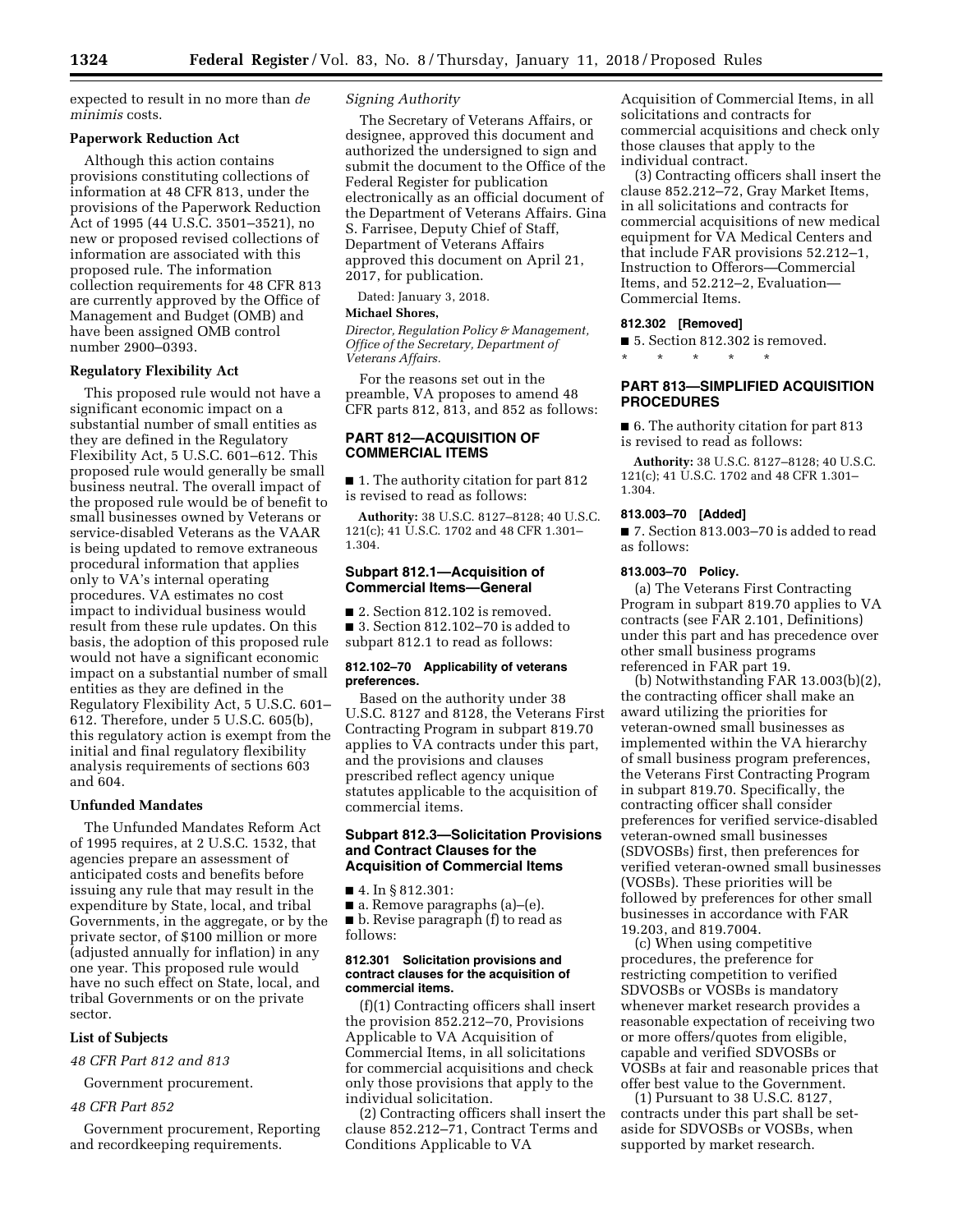Contracting officers shall use the applicable set-aside clause prescribed at 819.7009.

(2) Pursuant to 38 U.S.C. 8128 and to the extent that market research does not support an SDVOSB or VOSB set-aside, the contracting officer shall include evaluation factors as prescribed at 815.304 and the evaluation criteria clause prescribed at 815.304–71(a).

(d) The SDVOSB and VOSB eligibility requirements in part 819.7003 apply, including verification of the SDVOSB and VOSB status of an offeror or awardee at the time of submission of offer/quote and prior to award. The offeror must also represent that it meets the small business size standard for the assigned North American Industry Classification Code System (NAICS) code and other small business requirements in FAR part 19 (*e.g.*  subcontracting limitations and nonmanufacturer rule).

## **Subpart 813.1—Procedures**

#### **813.102 [Added]**

■ 8. Section 813.102 is added to subpart 813.1 to read as follows:

## **813.102 Source list.**

Pursuant to 819.7003, contracting officers shall use the Vendor Information Pages (VIP) database to verify SDVOSB/VOSB status.

## **813.106 [Amended]**

■ 9. In § 813.106 remove paragraphs (a) and (b) and to retain the section heading.

■ 10. Section 813.106-3 is removed.

■ 11. Section 813.106–70 is revised to read as follows:

### **813.106–70 Soliciting competition, evaluation of quotations or offers, award and documentation—the Veterans First Contracting Program.**

(a) *General.* When using competitive procedures under this part, the contracting officer shall use the Veterans First Contracting Program in subpart 819.70 and the guidance set forth in 813.003–70.

(b) Pursuant to 38 U.S.C 8127(b), contracting officers may use other than competitive procedures to enter into a contract with a verified SDVOSB or VOSB for procurements under the simplified acquisition threshold.

(c) For procurements above the simplified acquisition threshold, pursuant to 38 U.S.C. 8127(c), contracting officers may also award a contract under this part to a firm verified under the Veterans First Contracting Program at subpart 819.70, using procedures other than competitive procedures if—

(1) Such concern is determined to be a responsible source with respect to performance of such contract opportunity;

(2) The anticipated award price of the contract (including options) will exceed the simplified acquisition threshold, but will not exceed \$5,000,000; and

(3) In the estimation of the contracting officer, the contract award can be made at a fair and reasonable price that offers overall best value to the government.

## **Subpart 813.2—Actions at or Below the Micro-Purchase Threshold**

## **813.202 [Removed]**

■ 12. Section 813.202 is removed. ■ 13. Section 813.203 is added to

subpart 813.2 to read as follows:

## **813.203 Purchase guidelines.**

Micro-purchases shall be equitably distributed among all qualified Service-Disabled Veteran-Owned Small Businesses (SDVOSBs) or Veteran-Owned Small Businesses (VOSBs), respectively, to the maximum extent practicable.

## **Subpart 813.3—Simplified Acquisition Methods**

### **813.302 [Removed]**

■ 14. Section 813.302 is removed.

### **813.302–5 [Removed]**

■ 15. Section 813.302–5 is removed.

■ 16. Section 813.305–70 is added to subpart 813.3 to read as follows:

### **813.305–70 VA's imprest funds and third party drafts policy.**

VA's Government-wide commercial purchase card and/or convenience checks shall be used in lieu of imprest funds and third party drafts.

#### **813.307 [Removed]**

■ 17. Section 813.307 is removed.

## **PART 852—SOLICITATION PROVISIONS AND CONTRACT CLAUSES**

■ 18. The authority citation for part 852 is revised to read as follows:

**Authority:** 38 U.S.C. 8127–8128, and 8151– 8153; 40 U.S.C. 121(c); 41 U.S.C. 1121(c)(3), and 1702; and 48 CFR 1.301–1.304.

### **Subpart 852.2—Texts of Provisions and Clauses**

■ 19. Section 852.212–70 is added to subpart 852.2 to read as follows:

### **852.212–70 Provisions applicable to VA acquisition of commercial items.**

As prescribed in 812.301(f)(1), insert the following provision:

#### **Provisions Applicable to VA Acquisition of Commercial Items (Date)**

The Contractor agrees to comply with any provision that is incorporated herein by reference or full text to implement agency policy applicable to acquisition of commercial items or components. The following provisions that have been checked by the contracting officer are incorporated by reference or in full text; text requiring fill-ins is shown under the provision's title:

- 8 852.209-70, Organizational Conflicts of Interest.
- 8 852.214–71, Restrictions on Alternate Item(s).

8 852.214–72, Alternate Item(s).<br>Bids on [Contracting officer will] Bids on lll[*Contracting officer will insert an alternate item that is considered acceptable.*] will be given equal consideration along with bids on [*Contracting officer will insert the required item and item number.*] and any such bids received may be accepted if to the advantage of the Government. Tie bids will be decided<br>in favor of [Contracting officer will] in favor of lll. [*Contracting officer will insert the required item and item number*.]

#### (End of provision)

- 8 852.214–73, Alternate Packaging and Packing.<br>8 852.214–74, Bid Samples.
- 8 852.214–74, Bid Samples.<br>8 852 215–70, Service-Disab
- lletta 8 852.215–70, Service-Disabled Veteran-<br>Cowned and Veteran-Owned Small Owned and Veteran-Owned Small
- Business Evaluation Factors. 8 852.233-70, Protest Content/Alternative
- Dispute Resolution.
- 8 852.233-71, Alternate Protest
- Procedure.
- 8 852.247–70, Determining Transportation Costs for Bid Evaluation.

For the purpose of evaluating bids and for no other purpose, the delivered price per unit will be determined by adding the nationwide average transportation charge to the f.o.b. origin bid prices. The nationwide average transportation charge will be determined by applying the following formula: Multiply the guaranteed shipping weight by the freight, parcel post, or express rate, whichever is proper, to each destination shown below and then multiply the resulting transportation charges by the anticipated demand factor shown for each destination. Total the resulting weighted transportation charges for all destinations and divide the total by 20 to give the nationwide average transportation charge.

#### **Anticipated Demand**

| Area destination    | Factor |
|---------------------|--------|
| Oakland, California |        |
| Dallas, Texas       |        |
| Omaha, Nebraska     | з      |
| Fort Wayne, Indiana |        |
| Atlanta, Georgia    | 3      |
| New York, New York  | 5      |
| Total of Factors    |        |

### (End of provision)

8 852.270–1, Representatives of Contracting Officers. 8 852.273–70, Late Offers.